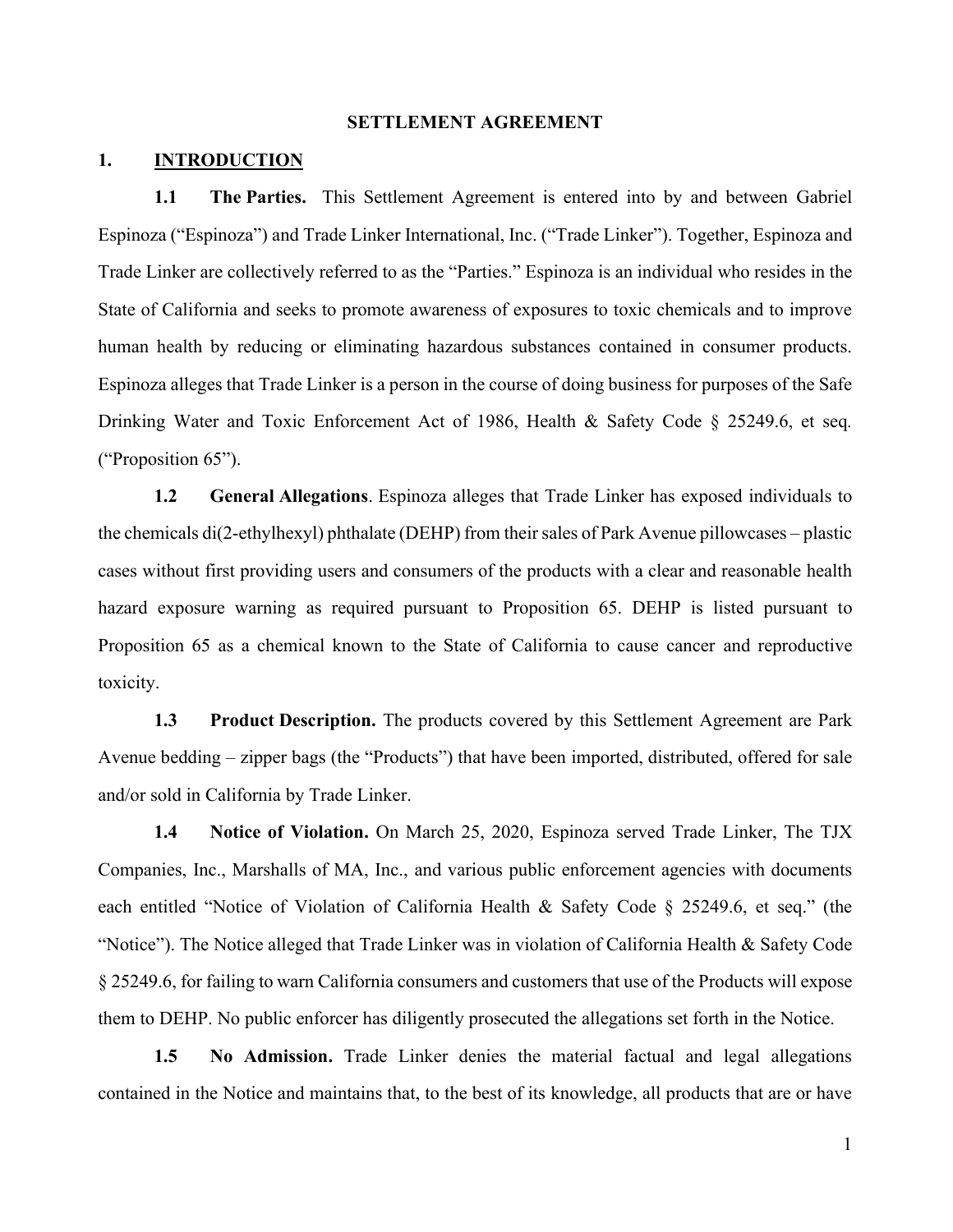been sold and distributed in California, including the Products, have been and are in compliance with all laws. Nothing in this Settlement Agreement shall be construed as an admission by Trade Linker of any fact, finding, issue of law, or violation of law; nor shall compliance with this Settlement Agreement constitute or be construed as an admission by Trade Linker of any fact, finding, conclusion, issue of law or violation of law, such being specifically denied by Trade Linker. However, this § 1.5 shall not diminish or otherwise affect the obligations, responsibilities and duties under this Settlement Agreement. Notwithstanding the allegations in the Notices, Trade Linker maintains that it has not knowingly manufactured, or caused to be manufactured, the Products for sale in California in violation of Proposition 65.

**1.6 Effective Date.** For purposes of this Settlement Agreement, the term "Effective Date" shall mean the date this Agreement is last executed by the Parties.

## **2. INJUNCTIVE RELIEF: REFORMULATION AND/OR WARNINGS**

**2.1 Reformulation of Products.** As of the Effective Date, and continuing thereafter, Products that Trade Linker directly manufactures, imports, distributse, sells, or offers for sale in California shall either: (a) be Reformulated Products pursuant to § 2.2, below; or (b) be labeled with a clear and reasonable exposure warning pursuant to §§ 2.3 and 2.4, below.

**2.2 Reformulation Standard.** "Reformulated Products" shall mean Products that contain concentrations less than or equal to 0.1% (1,000 parts per million (ppm)) of DEHP when analyzed pursuant to U.S. Environmental Protection Agency testing methodologies 3580A and 8270C or other methodology utilized by federal or state government agencies for the purpose of determining the phthalate content in a solid substance.

**2.3 Clear and Reasonable Warning**. As of the Effective Date, and continuing thereafter, a clear and reasonable exposure warning as set forth in this §§ 2.3 and 2.4 must be provided for all Products that Trade Linker manufactures, imports, distributse, sells, or offers for sale in California that is not a Reformulated Product. There shall be no obligation for Trade Linker to provide an exposure warning for Products that entered the stream of commerce prior to the Effective Date. The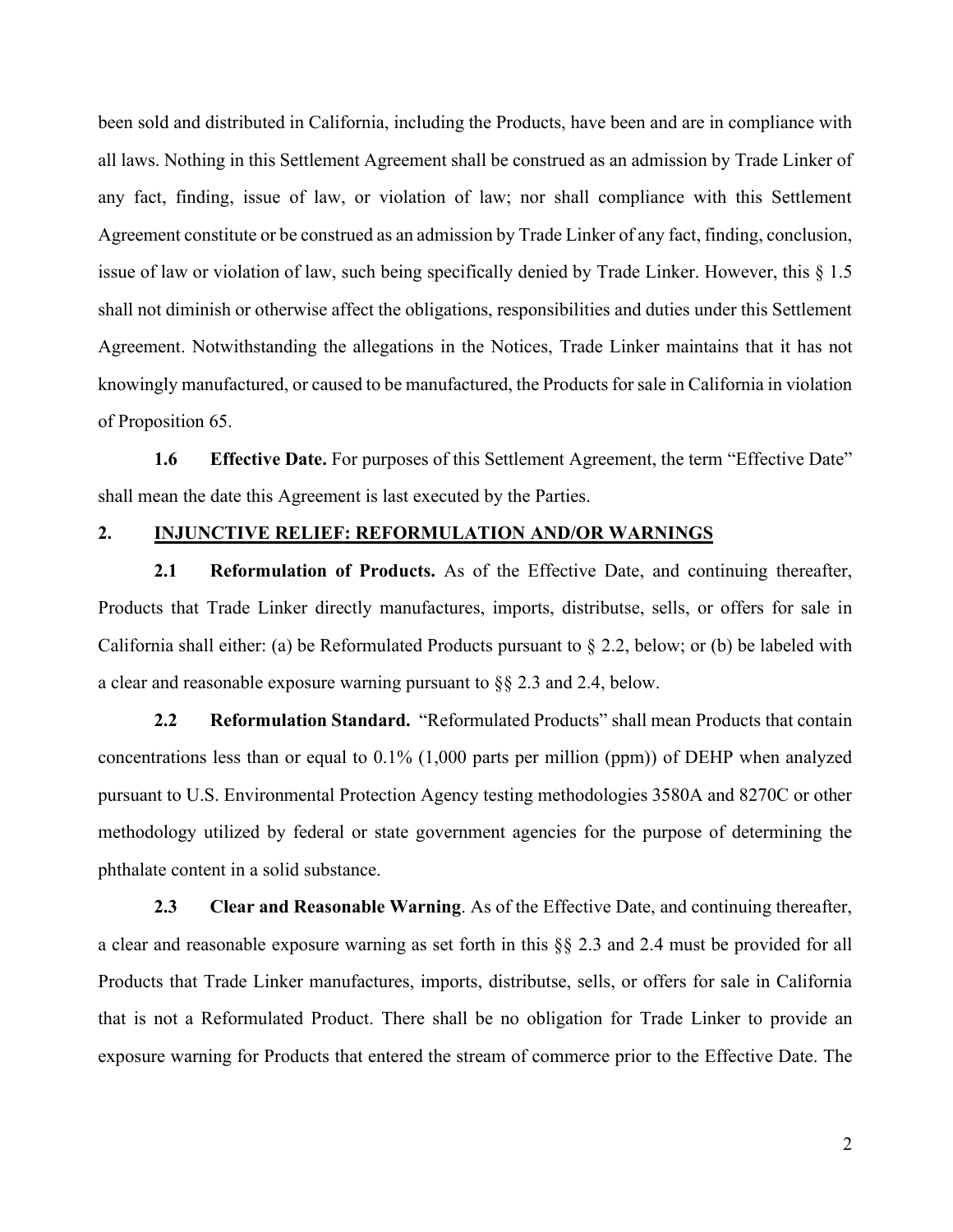warning shall consist of either the **Warning** or **Alternative Warning** described in §§ 2.3(a) or (b), respectively:

## (a) **Warning**.

**WARNING**: This product can expose you to chemicals including di(2ethylhexyl) phthalate (DEHP), which are known to the State of California to cause cancer and birth defects or other reproductive harm. For more information go to [www.P65Warnings.ca.gov.](http://www.p65warnings.ca.gov/)

### (b) **Alternative Warning**:

**WARNING**: Cancer and Reproductive Harm - [www.P65Warnings.ca.gov.](http://www.p65warnings.ca.gov/)

**2.4** A **Warning** or **Alternative Warning** provided pursuant to § 2.3 must print the word "**WARNING:**" in all capital letters and in bold font, followed by a colon. The warning symbol to the left of the word "**WARNING:**" must be a black exclamation point in a yellow equilateral triangle with a black outline, except that if the sign or label for the Products does not use the color yellow, the symbol may be in black and white. The symbol must be in a size no smaller than the height of the word "**WARNING:**". The warning shall be affixed to or printed on the Products' packaging or labeling, or on a placard, shelf tag, sign or electronic device or automatic process, providing that the warning is displayed with such conspicuousness, as compared with other words, statements, or designs as to render it likely to be read and understood by an ordinary individual under customary conditions of purchase or use. The warning may be contained in the same section of the packaging, labeling, or instruction booklet that states other safety warnings, if any, concerning the use of the Products and shall be at least the same size as those other safety warnings.

If Trade Linker sells Products via an internet website to customers located in California, the warning requirements of this section shall be satisfied if the foregoing warning, or a clearly marked hyperlink using the word "WARNING", appears either: (a) on the same web page on which Products are displayed and/or described; (b) on the same page as the price for the Product; or (c) on one or more web pages displayed to a purchaser prior to purchase during the checkout process.

**2.5 Compliance with Warning Regulations.** The Parties agree that Trade Linker shall be deemed to be in compliance with the warning provisions of this Settlement Agreement by either adhering to §§ 2.3 and 2.4 of this Settlement Agreement or by complying with warning regulations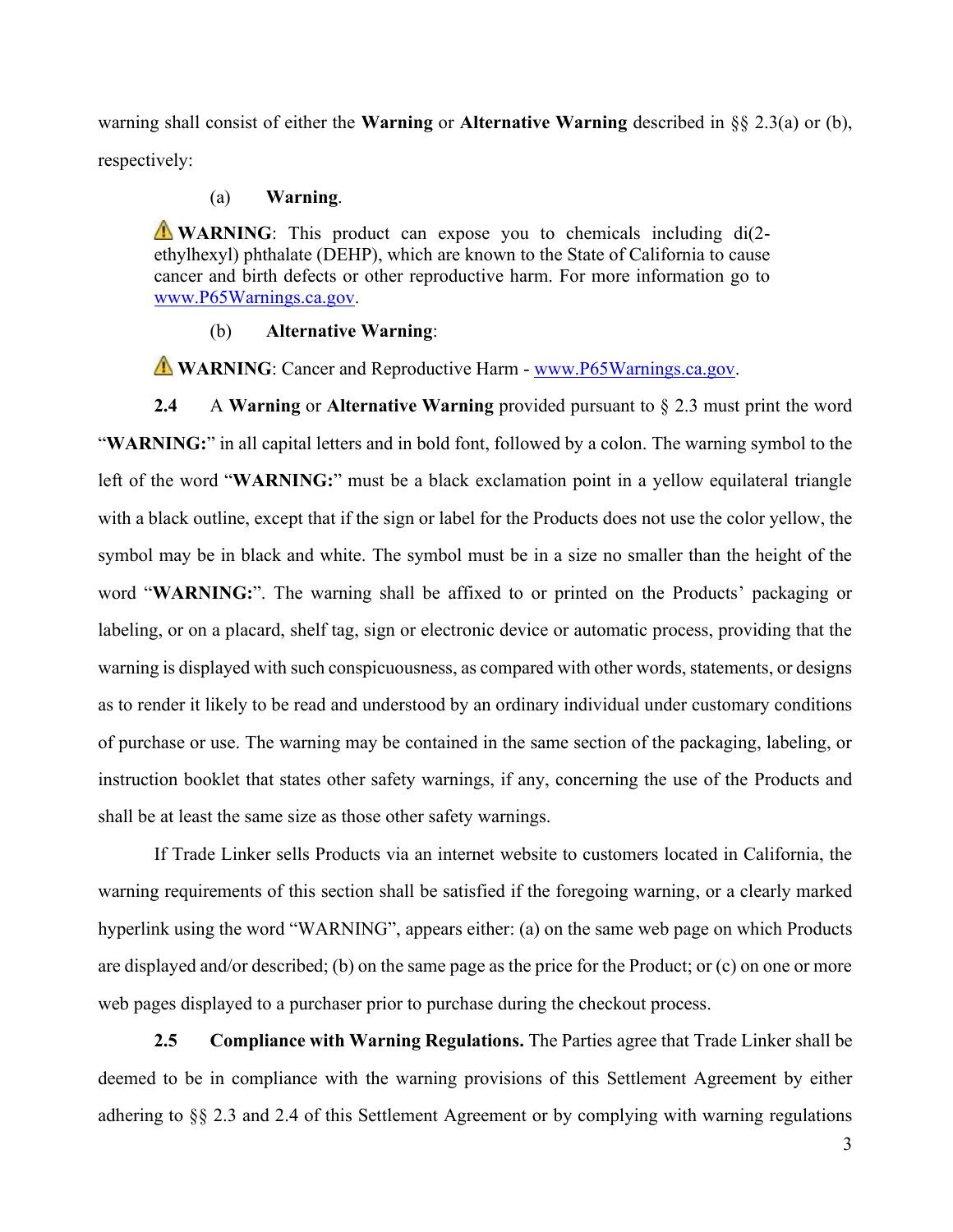adopted by the State of California's Office of Environmental Health Hazard Assessment ("OEHHA") after the Effective Date.

# **3. PENALTIES PURSUANT TO HEALTH & SAFETY CODE § 25249.7(b)**

In settlement of all the claims referred to in this Settlement Agreement, Trade Linker shall pay \$1,000.00 as a Civil Penalty in accordance with this Section. The Civil Penalty payment shall be allocated in accordance with California Health & Safety Code §§ 25249.12(c)(1) and (d), with 75% of the Penalty remitted to OEHHA and the remaining 25% of the Penalty remitted to Espinoza. The Civil Penalty payment(s) shall be delivered to the addresses identified in § 3.2, below.

**3.1 Civil Penalty.** Within ten (10) business days of the Effective Date, Trade Linker shall issue two (2) separate checks for the Civil Penalty payments to (a) "OEHHA" in the amount of \$750.00; and to (b) "Brodsky Smith in Trust for Espinoza" in the amount of \$250.00. The Civil Penalty payment(s) shall be delivered to the addresses identified in § 3.2, below.

## **3.2 Payment Procedures.**

**(a) Issuance of Payments.** Payments shall be delivered as follows:

(i) All payments owed to Espinoza, pursuant to  $\S 3.1$  shall be delivered to the following payment address:

Evan J. Smith, Esquire Brodsky Smith Two Bala Plaza, Suite 805 Bala Cynwyd, PA 19004

> (ii) All payments owed to OEHHA (EIN:  $68-0284486$ ), pursuant to  $\S 3.1$ shall be delivered directly to OEHHA (Memo Line "Prop 65 Penalties") at the following addresses:

For United States Postal Service Delivery:

Mike Gyurics Fiscal Operations Branch Chief Office of Environmental Health Hazard Assessment P.O. Box 4010 Sacramento, CA 95812-4010

For Non-United States Postal Service Delivery: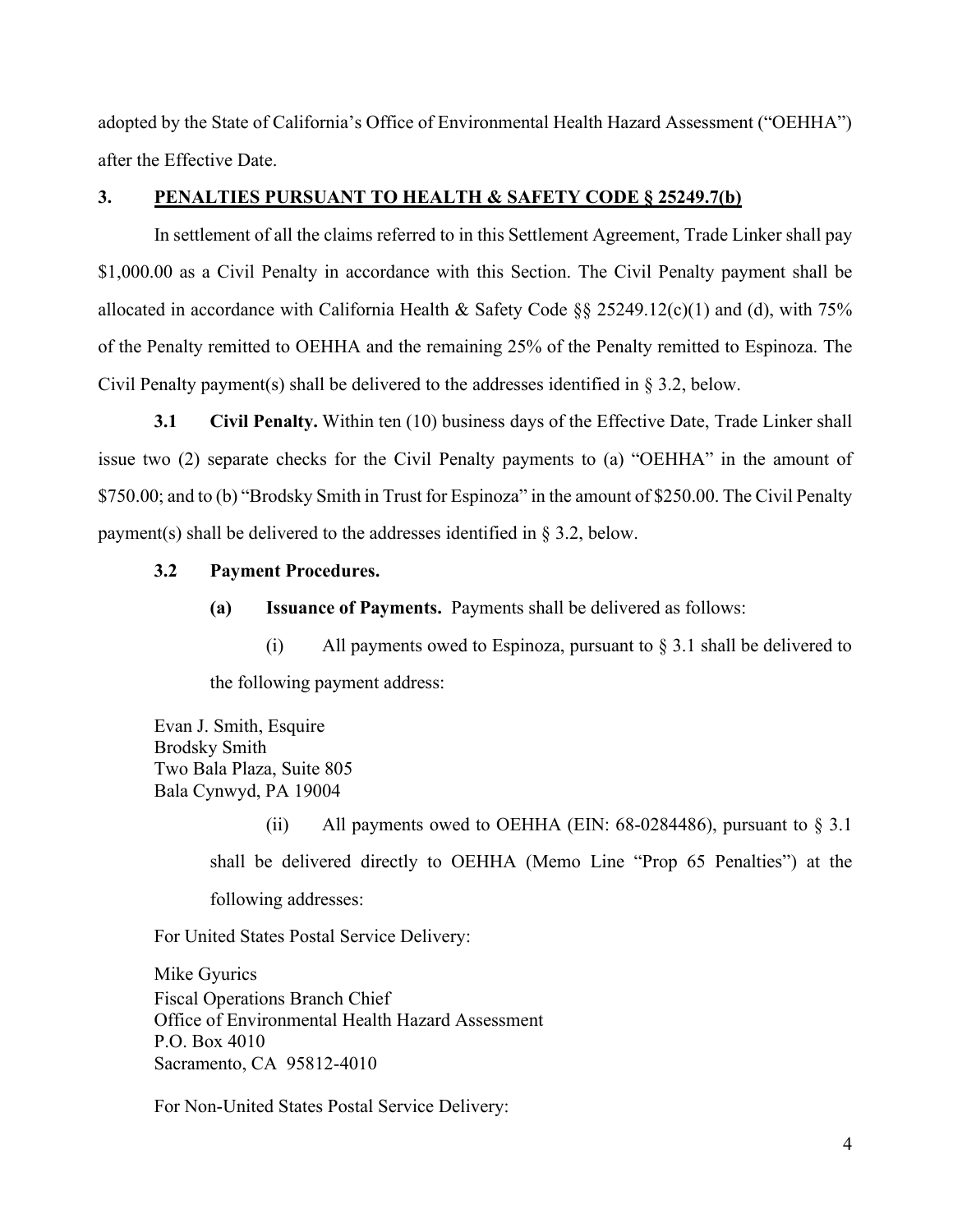Mike Gyurics Fiscal Operations Branch Chief Office of Environmental Health Hazard Assessment 1001 I Street Sacramento, CA 95814

**(b) Copy of Payments to OEHHA.** Trade Linker agrees to provide Espinoza's counsel with a copy of the checks payable to OEHHA, simultaneous with its penalty payments to Espinoza, to be delivered to the address provided in  $\S 3.2(a)(i)$ , as proof of payment to OEHHA.

**(c) Tax Documentation.** Trade Linker agrees to provide a completed IRS 1099 for their payments to, and Espinoza agrees to provide IRS W-9 forms for, each of the following payees under this Settlement Agreement:

(i) "Brodsky Smith" (EIN: 23-2971061) at the address provided in Section  $3.2(a)(i)$ ; and

(ii) "Office of Environmental Health Hazard Assessment" 1001 I Street, Sacramento, CA 95814.

## **4. REIMBURSEMENT OF FEES AND COSTS**

The Parties acknowledge that Espinoza and his counsel offered to reach preliminary agreement on the material terms of this dispute before reaching terms on the amount of fees and costs to be reimbursed to him. The Parties thereafter reached an accord on the compensation due to Espinoza and his counsel under general contract principles and the private attorney general doctrine and principles codified at California Code of Civil Procedure § 1021.5, for all work performed through the mutual execution of this agreement. Under these legal principles, Trade Linker shall reimburse Espinoza's counsel for fees and costs incurred as a result of investigating and bringing this matter to Trade Linker's attention, and negotiating a settlement in the public interest. Within ten (10) business days of the Effective Date, Trade Linker shall issue a check payable to "Brodsky Smith" in the amount of \$13,000.00 for delivery to the address identified in § 3.2(a)(i), above.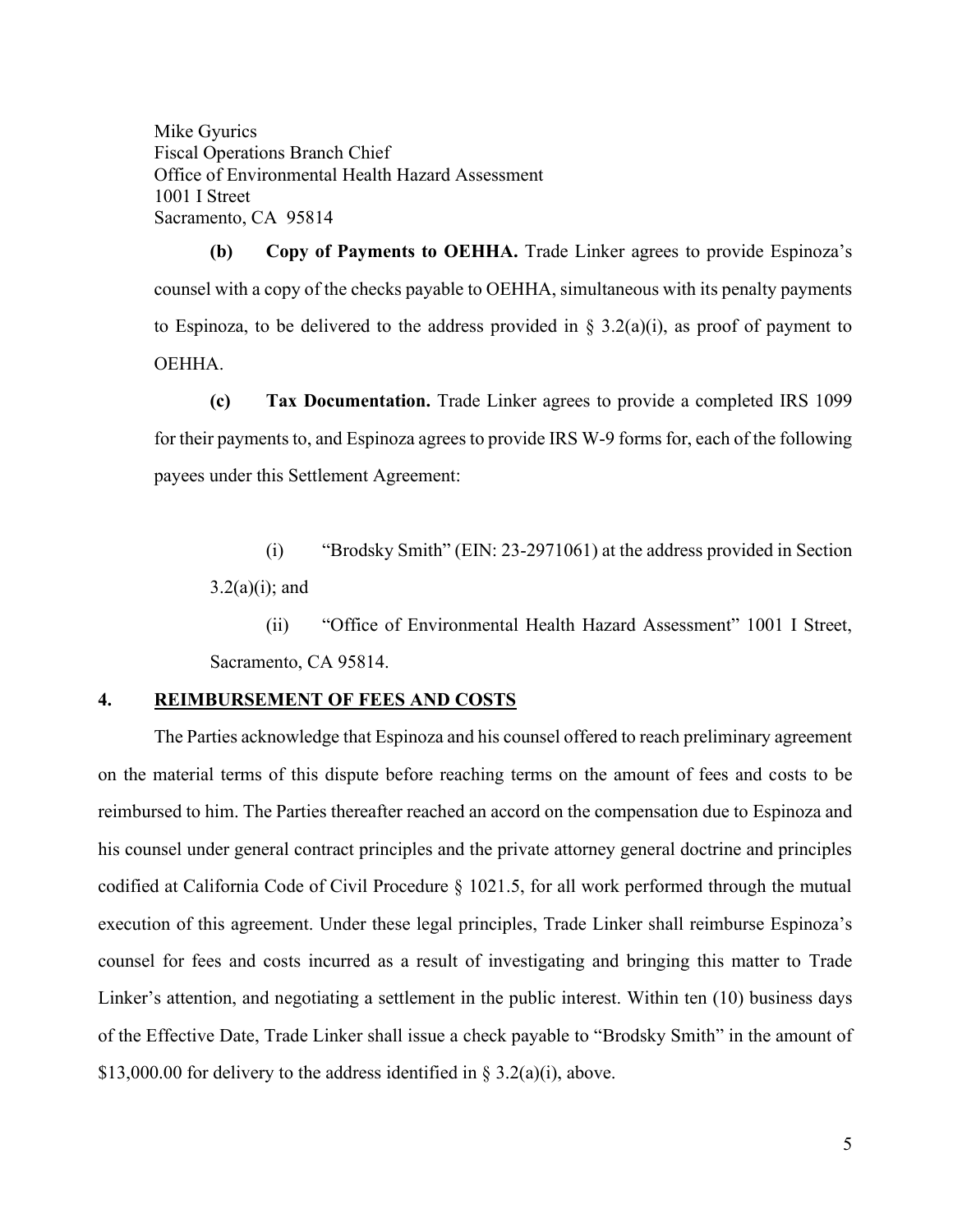## **5. RELEASE OF ALL CLAIMS**

**5.1 Release of Trade Linker and Downstream Customers and Entities.** This Settlement Agreement is a full, final and binding resolution between Espinoza, acting on his own behalf, and Trade Linker, of any violation of Proposition 65 that was or could have been asserted by Espinoza or on behalf of his past and current agents, representatives, attorneys, successors, and/or assigns ("Releasors") for failure to provide warnings for alleged exposures to DEHP contained in the Products, and Releasors hereby release any such claims against Trade Linker and its parents, subsidiaries, affiliated entities, shareholders, marketplaces, directors, officers, agents, employees, attorneys, successors and assignees, and each entity to whom Trade Linker directly or indirectly distributes or sells the Products, including but not limited to, downstream distributors, wholesalers, customers, retailers, including but not limited to The TJX Companies, Inc. and Marshalls of MA, Inc., and their respective subsidiaries, affiliates and parents, franchisees, cooperative members and licensees (collectively, the "Releasees"), from all claims for violations of Proposition 65 through the Effective Date for the Products.

In further consideration of the promises and agreements herein contained, and for the payments to be made pursuant to  $\S$ § 3 and 4 above, Espinoza, on behalf of himself, his past and current agents, representatives, attorneys, successors and/or assignees, hereby covenants not to sue and waives any right to institute, participate in, directly or indirectly, any form of legal action and releases all claims that they may have, including without limitation, all actions and causes of action in law and in equity, all obligations, expenses (including without limitation all attorneys' fees, expert fees, and investigation fees, and costs), damages, losses, liabilities and demands against any of the Releasees of any nature, character, or kind, whether known or unknown, suspected or unsuspected, limited to and arising out of the alleged or actual exposure to the chemical DEHP in the Products.

**5.2 Trade Linker's Release of Espinoza**. Trade Linker, on behalf of itself, its past and current agents, representatives, attorneys, successors and/or assignees, hereby waives any and all claims against Espinoza, his attorneys and other representatives, for any and all actions taken or statements made by Espinoza and/or his attorneys and other representatives, whether in the course of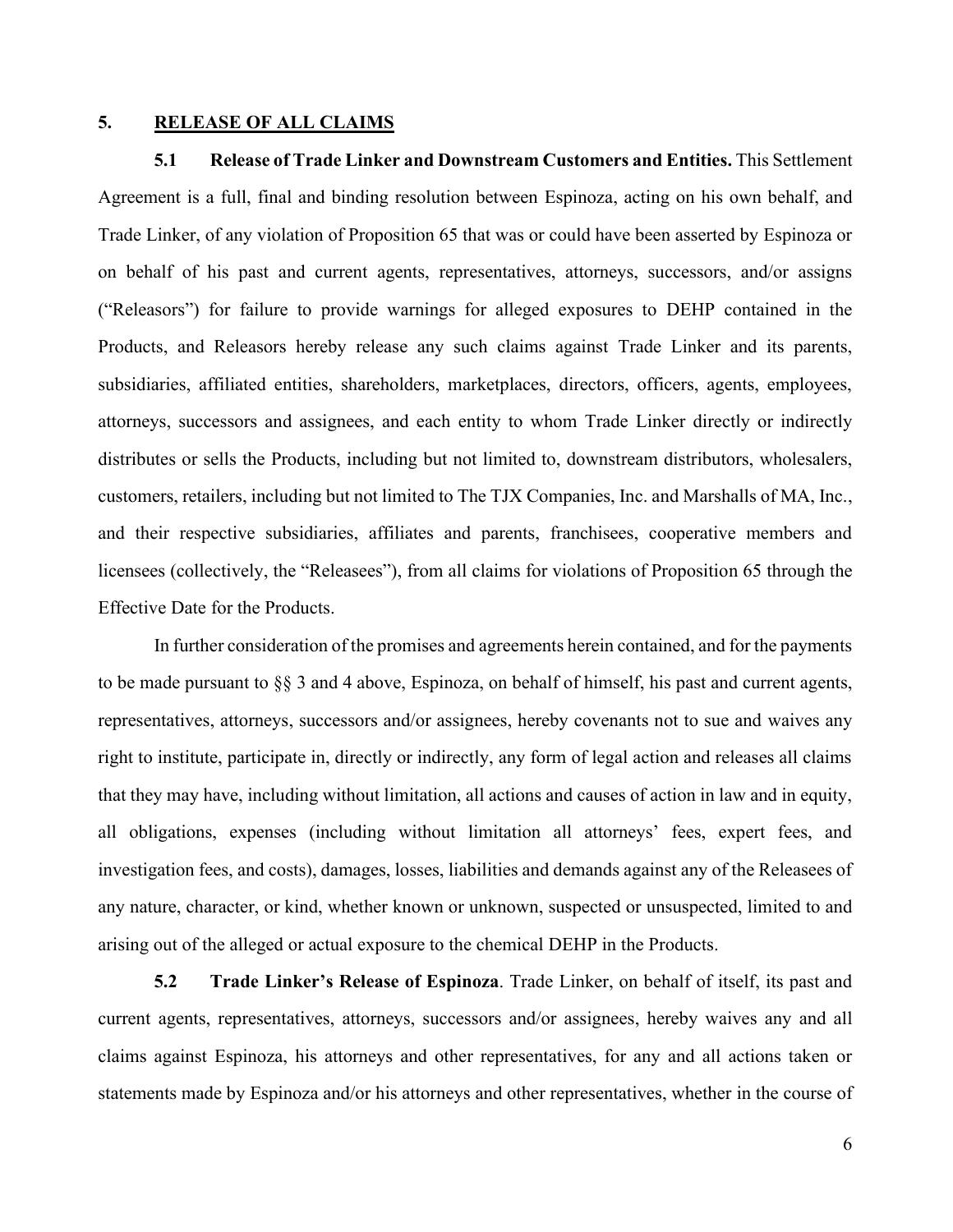investigating claims or otherwise seeking to enforce Proposition 65 against it in this matter or with respect to the Products.

**5.3 California Civil Code § 1542**. It is possible that other claims not known to the Parties arising out of the facts alleged in the Notice and relating to the Products will develop or be discovered. Espinoza, on behalf of himself only, acknowledges that this Agreement is expressly intended to cover and include all such claims up through the Effective Date, including all rights of action therefor. Espinoza acknowledges that the claims released in § 5.1, above, may include unknown claims, and nevertheless waives California Civil Code § 1542 as to any such unknown claims. California Civil Code § 1542 reads as follows:

A GENERAL RELEASE DOES NOT EXTEND TO CLAIMS THAT THE CREDITOR OR RELEASING PARTY DOES NOT KNOW OR SUSPECT TO EXIST IN HIS OR HER FAVOR AT THE TIME OF EXECUTING THE RELEASE AND THAT, IF KNOWN BY HIM OR HER, WOULD HAVE MATERIALLY AFFECTED HIS OR HER SETTLEMENT WITH THE DEBTOR OR RELEASED PARTY.

Espinoza acknowledges and understands the significance and consequences of this specific waiver of California Civil Code § 1542.

**5.4 Deemed Compliance with Proposition 65**. The Parties agree that compliance by Trade Linker with this Settlement Agreement constitutes compliance with Proposition 65 with respect to exposure to DEHP from use of the Products.

**5.5. Public Benefit**. It is Trade Linker's understanding that the commitments it has agreed to herein, and actions to be taken by Trade Linker under this Settlement Agreement, would confer a significant benefit to the general public, as set forth in Code of Civil Procedure § 1021.5 and Cal. Admin. Code tit. 11, § 3201. As such, it is the intent of Trade Linker that to the extent any other private party initiates an action alleging a violation of Proposition 65 with respect to Trade Linker's failure to provide a warning concerning exposure to DEHP prior to use of the Products it has manufactured, distributed, sold, or offered for sale in California, or will manufacture, distribute, sell, or offer for sale in California, such private party action would not confer a significant benefit on the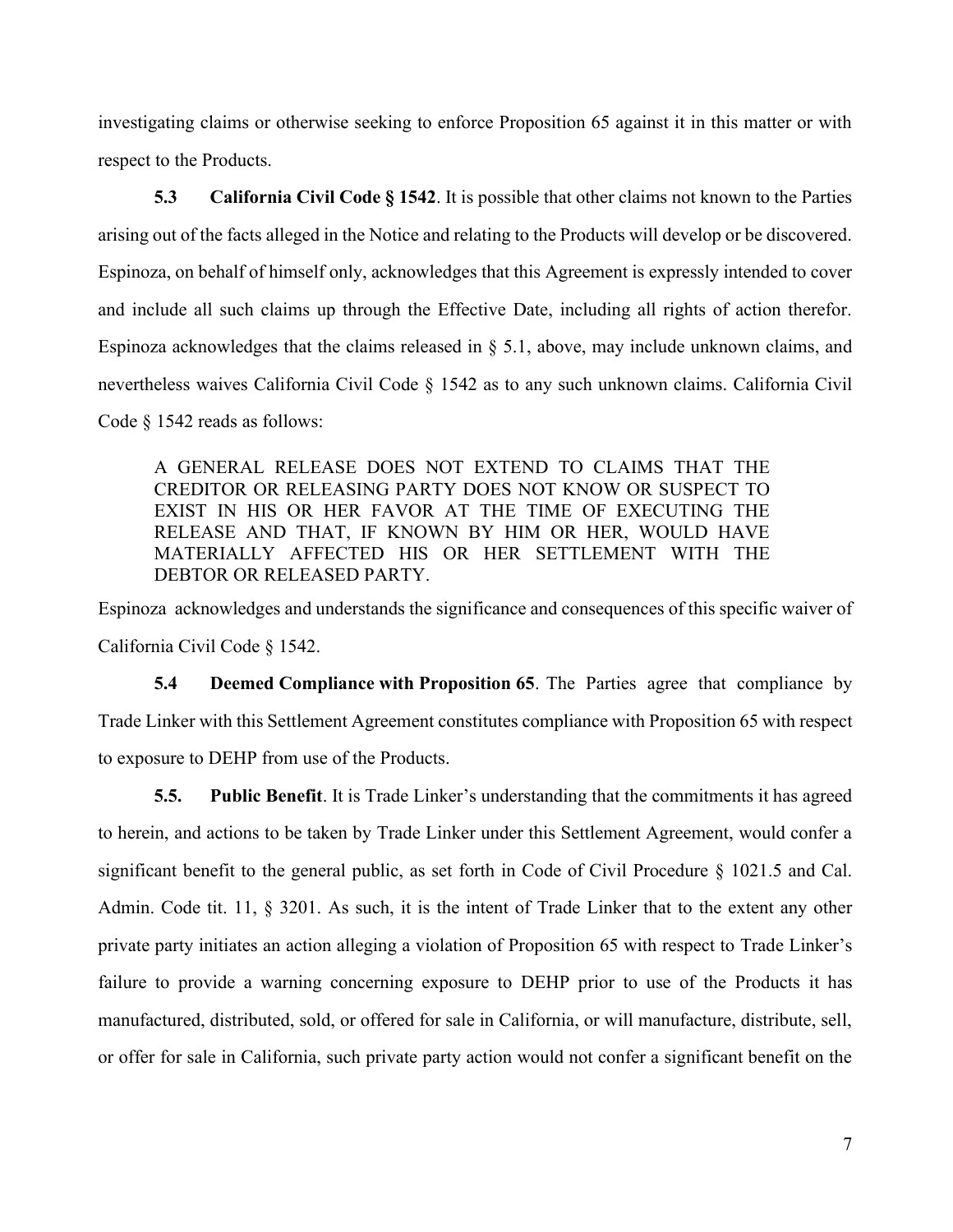general public as to those Products addressed in this Settlement Agreement, provided that Trade Linker is in material compliance with this Settlement Agreement.

# **6. SEVERABILITY**

If, subsequent to the execution of this Settlement Agreement, any of the provisions of this Settlement Agreement are deemed by a court to be unenforceable, the validity of the enforceable provisions remaining shall not be adversely affected but only to the extent the deletion of the provision deemed unenforceable does not materially affect, or otherwise result in the effect of the Settlement Agreement being contrary to the intent of the Parties in entering into this Settlement Agreement.

### **7. GOVERNING LAW**

The terms of this Settlement Agreement shall be governed by the law of the State of California and apply within the State of California. In the event that Proposition 65 is repealed or is otherwise rendered inapplicable or limited by reason of law generally, or as to the Products, Trade Linker shall provide written notice to Espinoza of any asserted change in the law, and shall have no further obligations pursuant to this Settlement Agreement with respect to, and to the extent that, Products are so affected.

#### **8. NOTICES**

Unless specified herein, all correspondence and notices required to be provided pursuant to this Settlement Agreement shall be in writing and personally delivered or sent by: (i) first-class (registered or certified mail) return receipt requested; or (ii) overnight or two-day courier on any party by the other party to the following addresses:

For Trade Linker:

Arslan Ashraf Trade Linker Int'l Inc. 570 South Avenue East, Building B Cranford, NJ 07016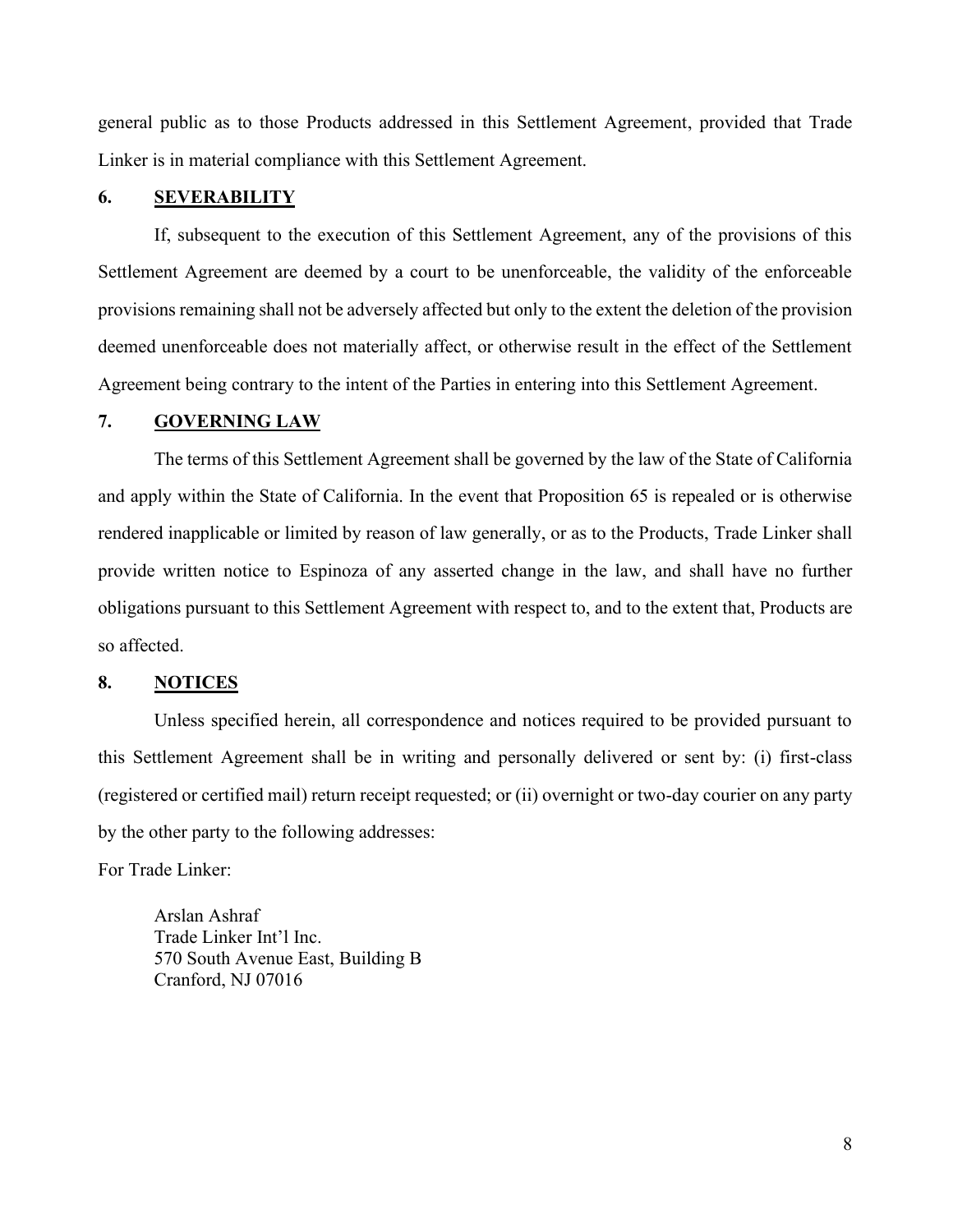With copy to:

Jeffrey Margulies Norton Rose Fulbright US LLP 555 South Flower Street, Forty-First Floor Los Angeles, CA 90071

For Espinoza:

Evan J. Smith Brodsky Smith Two Bala Plaza, Suite 805 Bala Cynwyd, PA 19004

Either party, from time to time, may specify in writing to the other party a change of address to which all notices and other communications shall be sent.

# **9. COUNTERPARTS: SIGNATURES**

This Settlement Agreement may be executed in counterparts and by facsimile or .pdf signature, each of which shall be deemed an original, and all of which, when taken together, shall constitute one and the same document.

# **10. COMPLIANCE WITH HEALTH & SAFETY CODE § 25249.7(f)**

Espinoza agrees to comply with the reporting requirements referenced in Health & Safety Code § 25249.7(f).

# **11. MODIFICATION**

This Settlement Agreement may be modified only by a written agreement of the Parties.

# **12. ENTIRE AGREEMENT**

This Settlement Agreement contains the sole and entire agreement of the Parties and any and all prior negotiations and understandings related hereto shall be deemed to have been merged within it. No representations or terms of agreement other than those contained herein exist or have been made by any Party with respect to the other Party or the subject matter hereof.